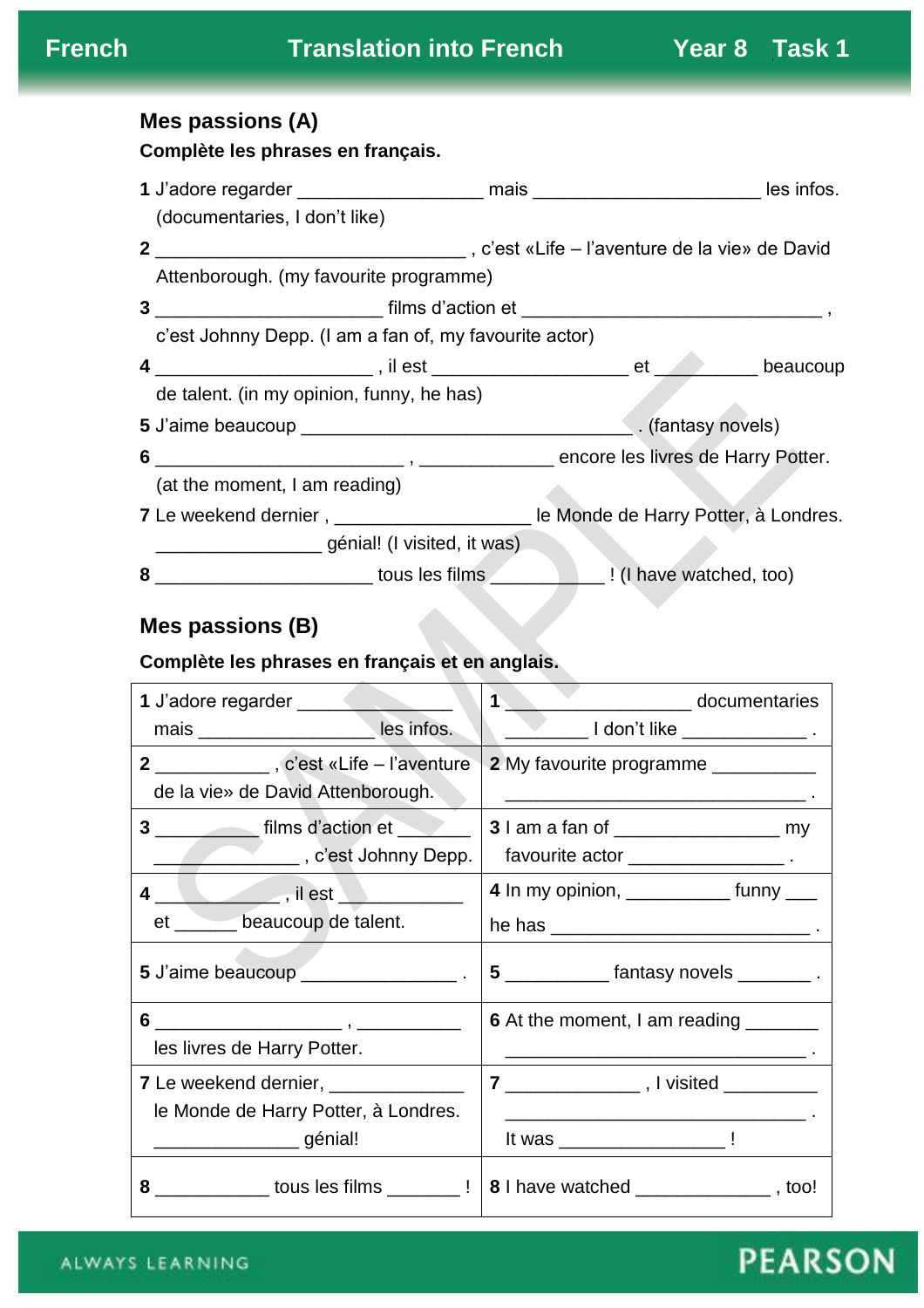#### **Mes passions (C)**

**Complète le texte en français.**

| c'est «Life - l'aventure de la vie» de David Attenborough.<br>films                |  |                                                                                    |  |  |  |  |  |
|------------------------------------------------------------------------------------|--|------------------------------------------------------------------------------------|--|--|--|--|--|
| d'action et ___________________, c'est Johnny Depp. _________________, il est      |  |                                                                                    |  |  |  |  |  |
|                                                                                    |  |                                                                                    |  |  |  |  |  |
|                                                                                    |  |                                                                                    |  |  |  |  |  |
|                                                                                    |  | Potter. Le weekend dernier, _________________ le Monde de Harry Potter, à Londres. |  |  |  |  |  |
| ____________________ génial! _____________________ tous les films ______________ ! |  |                                                                                    |  |  |  |  |  |

I love watching documentaries but I don't like the news. My favourite programme is 'Life – the adventure of life' with David Attenborough. I am a fan of action films and my favourite actor is Johnny Depp. In my opinion he is funny and he has a lot of talent. I like fantasy novels a lot. At the moment I am reading the Harry Potter novels again. Last weekend I visited the Harry Potter world in London. It was amazing! I have watched all the films, too!

## **Mes passions (D)**

#### **Traduis les phrases en français.**

- **1** I love watching documentaries but I don't like the news.
- **2** My favourite programme is 'Life the adventure of life' with David Attenborough.
- **3** I am a fan of action films and my favourite actor is Johnny Depp.
- **4** In my opinion he is funny and he has a lot of talent.
- **5** I like fantasy novels a lot.
- **6** At the moment I am reading the Harry Potter novels again.
- **7** Last weekend I visited the Harry Potter world in London.
- **8** It was amazing! I have watched all the films, too!